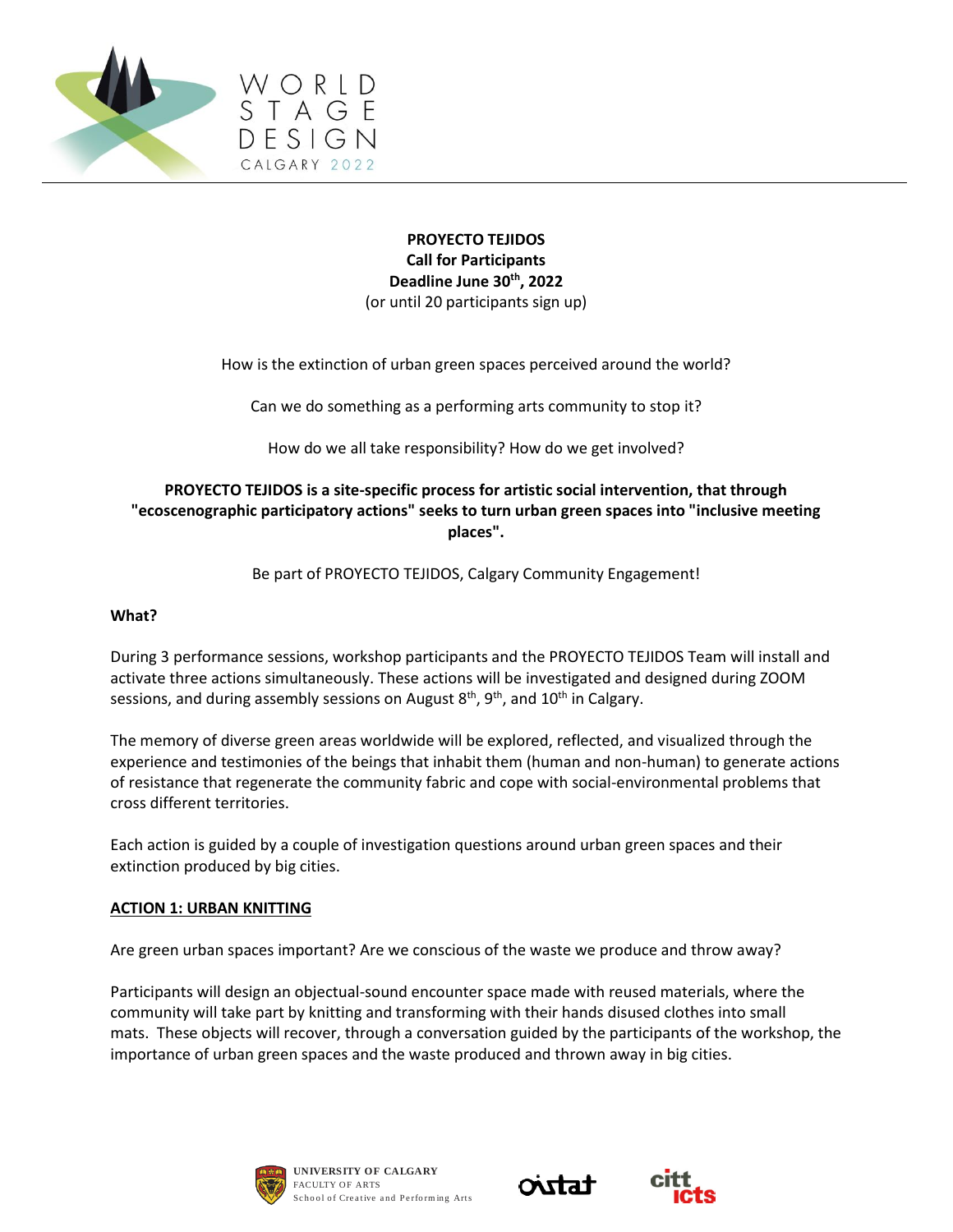

### **ACTION 2: NEIGHBORHOOD WANDERER**

Who inhabits urban green spaces? Which kind of living beings are part of these environments?

Participants will design a 10-minute audio story that will invite the community to wander the urban green space and reveal, by walking, the stories of non-human beings in diverse green spaces around the world. Community participants will read a QR code that will activate the audio.

### **ACTION 3: NON-HUMAN MEMORIAL ATLAS**

Are memories and traces in urban green spaces erased by the inertia of the big cities? Which beings are not here anymore?

Participants will design and assemble an open micro-landscapes museum with found raw materials, and objects in Calgary. The community will interact with these assemblages in order to connect with the testimony of the absences: memories and traces of non-human beings and urban green spaces erased by the inertia of the big cities. The community will be provided with a map to guide them through the micro-landscapes route around the space.

These three actions integrate a collaborative and imaginative urban ecoscenography during which this encounter space is perceived from different gazes and projects future possibilities.

During the three performance sessions, visitors can stay and interact with the different actions the whole time or just a few minutes.

You can be a **VIRTUAL PARTICIPANT or a HYBRID PARTICIPANT**:

- **Virtual**: Participant during 8 online sessions and asynchronous participation during WSD 2022.
- **Hybrid**: Participant during 8 online sessions, 3 assembly sessions in Calgary, Canada and 3 performance sessions in Calgary, Canada. (For this option you will need to be present in Calgary during WSD 2022.)

**The final experiences of the participants, both virtual and hybrid, will be written in a collaborative document on-site.**